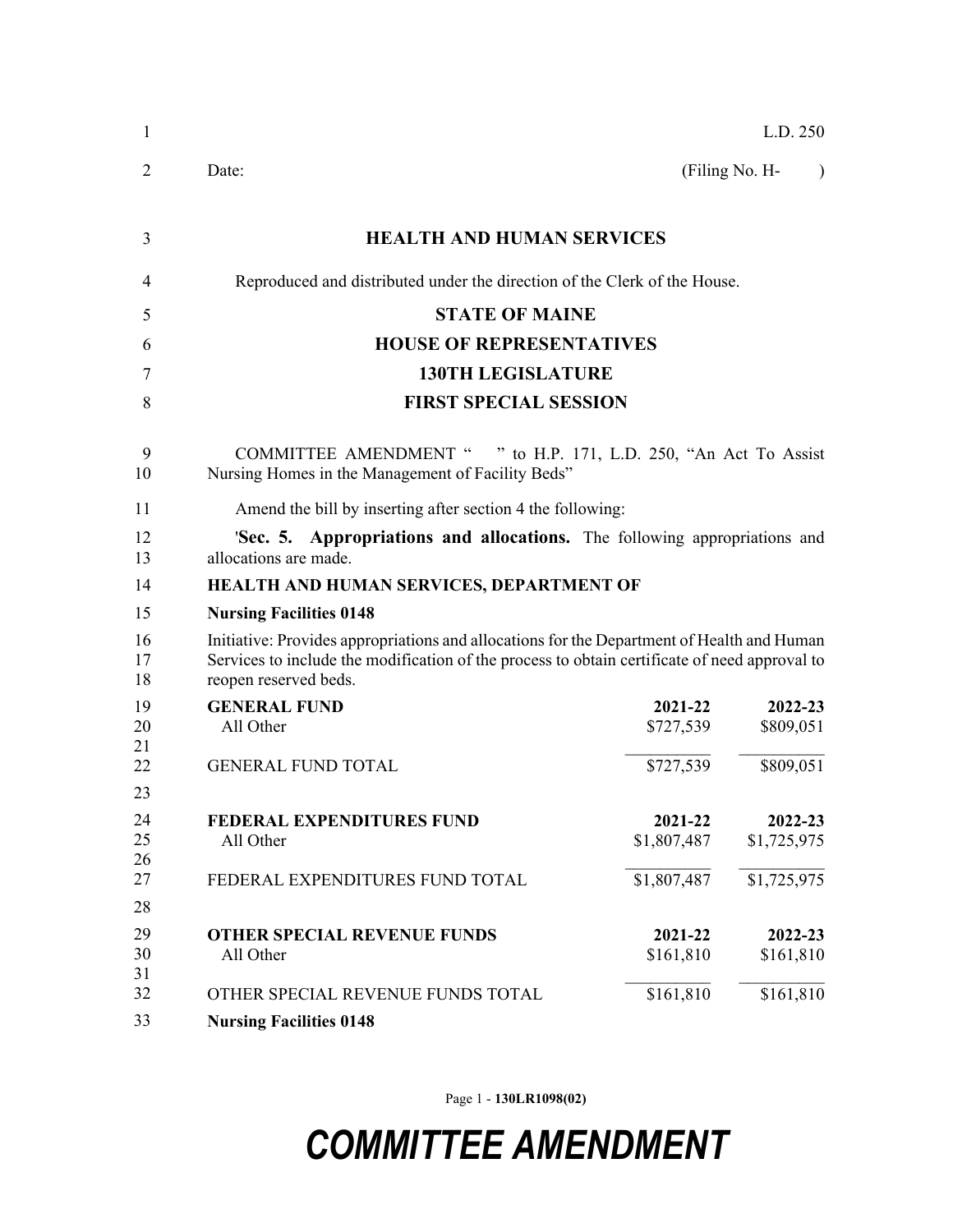1 Initiative: Provides appropriations and allocations for the Department of Health and Human<br>2 Services to include in its calculation of reimbursement for services provided by a nursing 2 Services to include in its calculation of reimbursement for services provided by a nursing facility the cost incurred by the facility for a medical director. facility the cost incurred by the facility for a medical director.

| 4  | <b>GENERAL FUND</b>                | 2021-22   | 2022-23   |
|----|------------------------------------|-----------|-----------|
| 5  | All Other                          | \$174,572 | \$194,131 |
| 6  |                                    |           |           |
|    | <b>GENERAL FUND TOTAL</b>          | \$174,572 | \$194,131 |
| 8  |                                    |           |           |
| 9  | <b>FEDERAL EXPENDITURES FUND</b>   | 2021-22   | 2022-23   |
| 10 | All Other                          | \$433,704 | \$414,145 |
| 11 |                                    |           |           |
| 12 | FEDERAL EXPENDITURES FUND TOTAL    | \$433,704 | \$414,145 |
| 13 |                                    |           |           |
| 14 | <b>OTHER SPECIAL REVENUE FUNDS</b> | 2021-22   | 2022-23   |
| 15 | All Other                          | \$38,826  | \$38,826  |
| 16 |                                    |           |           |
| 17 | OTHER SPECIAL REVENUE FUNDS TOTAL  | \$38,826  | \$38,826  |
| 18 | <b>Nursing Facilities 0148</b>     |           |           |

19 Initiative: Provides appropriations and allocations for the Department of Health and Human 20 Services to include the cost incurred by a nursing facility for the acquisition, use and 21 maintenance of computer or cloud-based software systems as a fixed cost.

| 22       | <b>GENERAL FUND</b>                | 2021-22     | 2022-23     |
|----------|------------------------------------|-------------|-------------|
| 23<br>24 | All Other                          | \$242,608   | \$269,790   |
| 25       | <b>GENERAL FUND TOTAL</b>          | \$242,608   | \$269,790   |
| 26       |                                    |             |             |
| 27       | <b>FEDERAL EXPENDITURES FUND</b>   | 2021-22     | 2022-23     |
| 28<br>29 | All Other                          | \$602,733   | \$575,551   |
| 30       | FEDERAL EXPENDITURES FUND TOTAL    | \$602,733   | \$575,551   |
| 31       |                                    |             |             |
| 32       | <b>OTHER SPECIAL REVENUE FUNDS</b> | 2021-22     | 2022-23     |
| 33<br>34 | All Other                          | \$53,958    | \$53,958    |
| 35       | OTHER SPECIAL REVENUE FUNDS TOTAL  | \$53,958    | \$53,958    |
| 36       |                                    |             |             |
| 37       | HEALTH AND HUMAN SERVICES,         |             |             |
| 38       | <b>DEPARTMENT OF</b>               |             |             |
| 39<br>40 | <b>DEPARTMENT TOTALS</b>           | 2021-22     | 2022-23     |
| 41       | <b>GENERAL FUND</b>                | \$1,144,719 | \$1,272,972 |
| 42       | <b>FEDERAL EXPENDITURES FUND</b>   | \$2,843,924 | \$2,715,671 |

Page 2 - **130LR1098(02)**

## *COMMITTEE AMENDMENT*